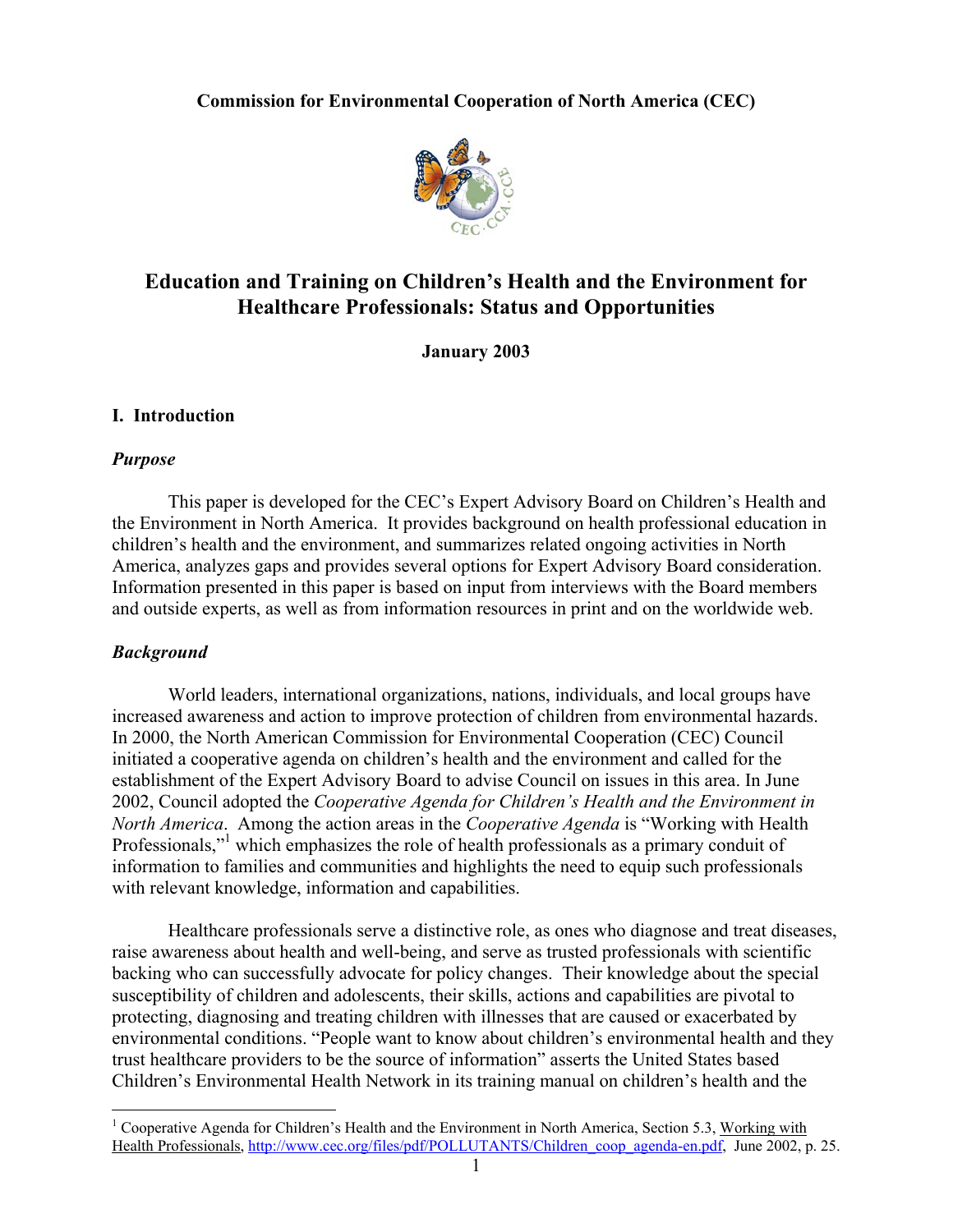environment for healthcare professionals.<sup>2</sup> Even back in the 1980's, The United States Institute of Medicine advised that, "at a minimum, all primary care physicians should be able to identify possible occupationally or environmentally induced conditions and make the appropriate referrals for follow-up."<sup>3</sup> It is generally presumed, though, that often the trusted healthcare worker does not have the basic information needed to fulfill this role. A study conducted in Georgia on the level of knowledge of healthcare professionals regarding children's health and the environment revealed a keen interest in the topic but also a dearth of information. Physicians did not even feel competent to ask their patients questions related to environmental exposures.<sup>4</sup>

A professional involved in the combined fields of health and environment serves as "investigator, educator and advocate,"<sup>5</sup> and is a direct source of information to parents, families and communities. Increasing the level of knowledge and capability of healthcare workers is therefore a primary vehicle for communication, education, prevention and remediation of environmental hazards to children. A set of recommendations to the United States based Ambulatory Pediatric Association reflects these key roles of healthcare providers in a list of 27 core competencies for its new Fellowship Program in Pediatric Environmental Health. Core competencies are divided into three categories: academic, individual patient care, and community advocacy. The article contends, "Pediatricians need to know more about positive links between environment and health. They also need to learn how to recognize toxic exposures and to diagnose and treat illnesses linked to environmental hazards."6 Educating healthcare providers has a lasting impact on the professional community, which can lead to the prevention of environment related illnesses and ultimately benefit children. Competency in children's health and the environment is a necessity for today's health professional.

### *Building children's health and environment into existing educational programs*

Society voices concerns for a healthy environment, especially as children face an increasing burden of disease associated with environmental causes. Despite the fact that this requires increased knowledge and capability in the area of environmental impacts on the health of children, all three countries lack basic education on the topic in core medical education programs. Doctors admit that even for the broader field of environment and health, the class time dedicated in this area amounts to a handful of hours scattered over their many years of medical education. The United States Institute of Medicine reported that in 1985, only half of the medical schools included environmental and occupational health as part of their curricula and that seven years later, only two-thirds of the schools required training of at least six hours in the field. $<sup>7</sup>$ </sup>

<sup>4</sup> Kilpatrick Nikki, et. al. "The Environmental History in Pediatric Practice: A Study of Pediatricians' Attitudes, Beliefs and Practices," Environmental Health Perspectives, Vol. 110, No. 8, http://ehpnet1.niehs.nih.gov/docs/2002/110p823-827kilpatrick/abstract.html, August 2002.

 $\overline{a}$ 

<sup>&</sup>lt;sup>2</sup> Children's Environmental Health Network, Training Manual on Pediatric Environmental Health: Putting it Into Practice, http://www.cehn.org/cehn/trainingmanual/manual-form.html, CEHN, San Francisco, June 1999, p. 10. Pope, Andrew M., and Rall, David P., editors, *Environmental Medicine: Integrating a Missing Element into Medical Education*, Institute of Medicine, Committee on Curriculum Development in Environmental Medicine, Division of Health Promotion and Disease Prevention, 1995, p.1.

<sup>&</sup>lt;sup>5</sup> Bonnie Clarke, MPH and Jean Westcott, Ed.D. "Strategies for Tactics and Teaching," Training Manual on

Pediatric Environmental Health: Putting it Into Practice, CEHN, San Francisco, 1999, p. 23.

 $6$  Ruth A. Etzel, M.D., Ph.D., et. al., "Pediatric Environmental Health Competencies for Specialists," final manuscript for Ambulatory Pediatrics, for publication in January-February 2003.

 $<sup>7</sup>$  Pope and Rall, p. 9.</sup>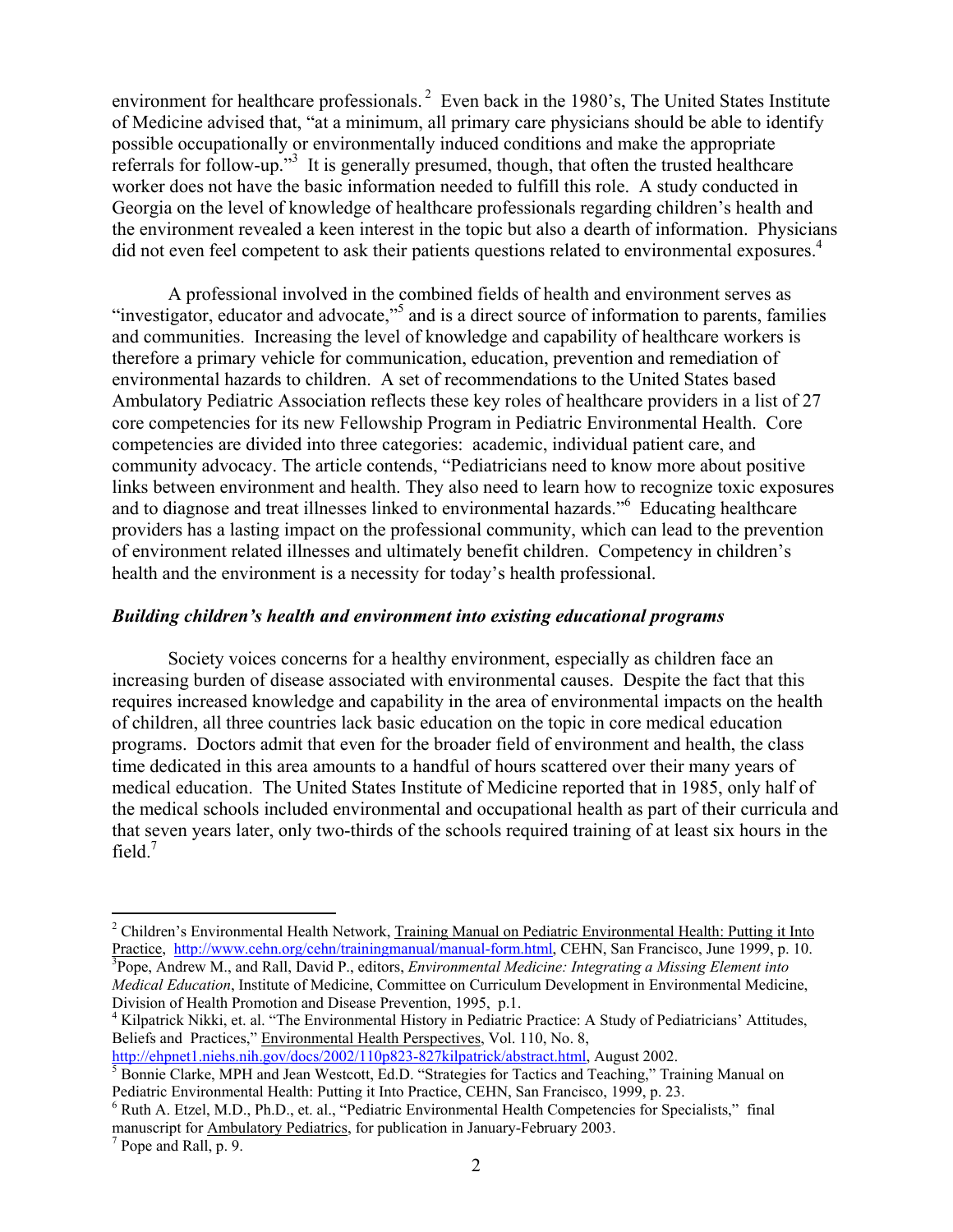The Institute of Medicine offers three key reasons for including environmental health in medical professional training: 1) patients are increasingly informed about environmental contaminants and will expect physicians to have knowledge in this area, 2) with the advances of science, environmental influences on morbidity are becoming increasingly important and, 3) physicians are witnessing an increased expectation to participate in public health, legal and regulatory regimes.<sup>8</sup> Similarly, topics of pediatric health and environment must be explicitly incorporated into undergraduate pre-medical programs and nursing curricula, as well as into graduate programs, medical school, post graduate training, residencies and fellowships.

# *Offering children's health and environment as a subject for post-graduate training*

"The health, environment and other sectors should be able to exchange experience and knowledge, promote research, disseminate information and teach the community on how to protect children from environmental threats,"<sup>9</sup> states the World Health Organization (WHO) in its proposal to develop training programs for healthcare professionals. Training opportunities most commonly occur in the medical professions through lecture series, continuing medical education and rounds. There is ample possibility to increase training in children's health and the environment through in-service lectures, rounds, grand rounds, at conferences and through seminars. Programs targeting school nurses or clinics in rural areas provide helpful information to both healthcare professionals and the public.

# *Promoting education and providing information resources through publications*

Publications serve as important means of imparting knowledge, not only to share recent findings but also to inform ongoing research and inspire further investigation and writing. As journals publish articles on children's health and the environment, a wider audience in the professional community gains awareness and may increasingly place health and environment at the forefront. Web sites offer educational materials and serve as beneficial resources for healthcare professionals and trainees alike.

# **II. Ongoing Healthcare Professional Training in Children's Health and Environment**

There is a great need to promote health professional training in children's health and environment. Recognizing this, several activities across North America have begun to materialize. All three countries have environment and health ministries, as well as professional associations and top quality academic institutions. Several universities in the countries already offer study in the more general field of health and environment. These may provide opportunities for independent study and self-directed work that can accommodate specialty study in pediatric health and environment. All of the countries host pediatric environmental health specialty units, (PESHUs), with a primary objective to educate healthcare providers about environmental risks associated with pediatric health.<sup>10</sup> PESHUs also offer strong networking among specialties and facilitate the sharing of expertise throughout North America so that healthcare providers can better protect children. There are ten PEHSUs in the United States, and

1

<sup>8</sup> Pope and Rall, pp. 7-8.

<sup>&</sup>lt;sup>9</sup> Pronczuk, Jenny, M.D., "Training Seminar: Environmental Threats to the Health of Children, Draft Proposal," World Health Organization, Geneva, December 2002.

<sup>&</sup>lt;sup>10</sup> The Association of Occupational & Environmental Clinics, "Pediatric Environmental Health Specialty Units," www.aoec.org/pesu.htm, January 2003.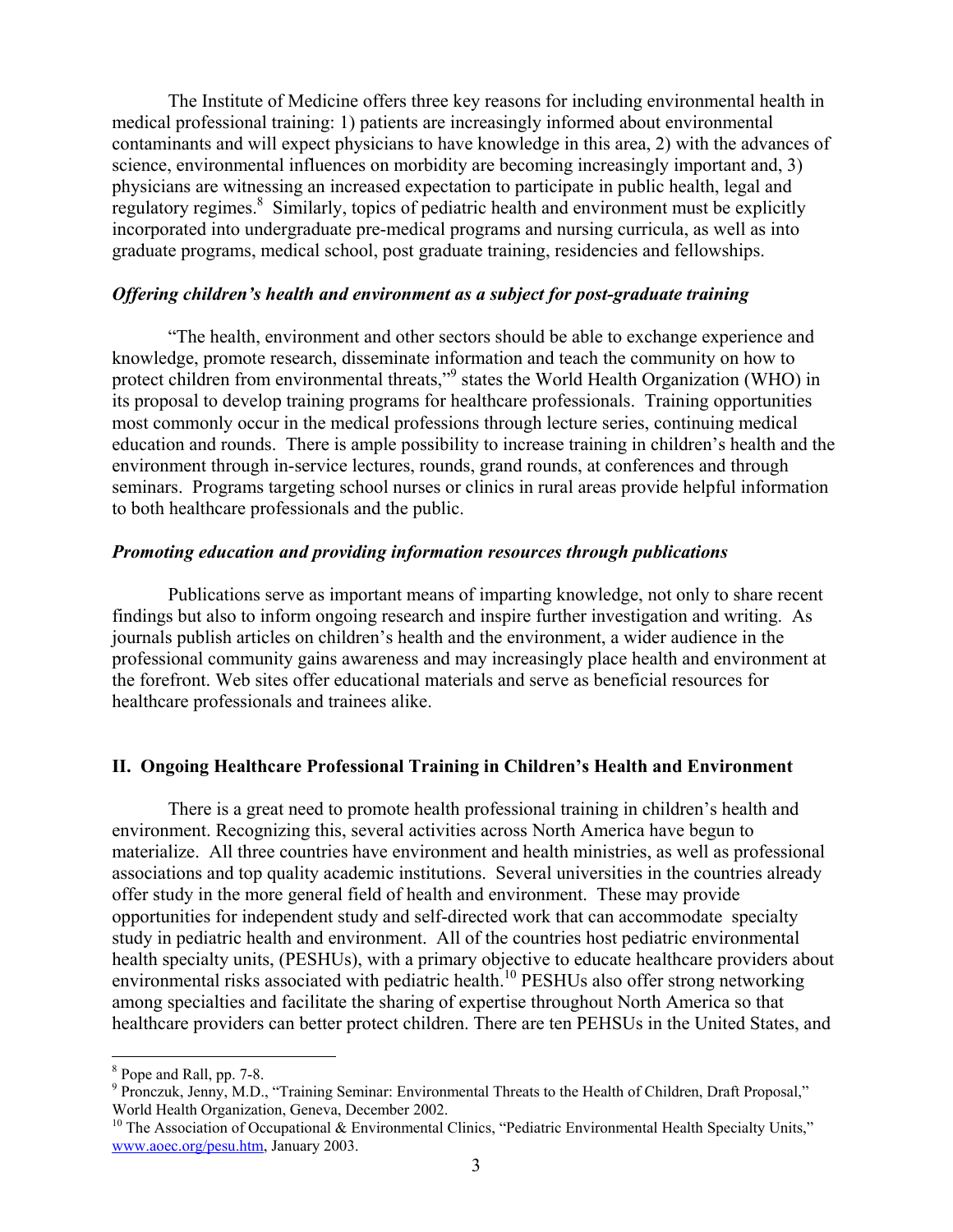currently only one in Canada and one in Mexico. All three countries have strong public health infrastructures which also give explicit focus to health and environment and can accommodate particular emphases on children. All three countries have demonstrated their interest in formulating and implementing policies that increase protections of children's health from environmental harm, recognizing this is key to sustainable development and shaping the world's future. While not a comprehensive plan to increase health professional competency in children's health and environment, many of these ongoing activities pave the way for improvements. Highlights of key activities are provided below.

# *Educational and informational resources*

There is a growing collection of information resources and manuals to support healthcare professional training, mostly from within the North American countries but also from some international sources. Perhaps one of the most important resource tools is the American Academy of Pediatrics (AAP) *Handbook of Pediatric Environmental Health*. 11 The Handbook is due for publication of a new edition in August 2003, with a plan to distribute to all pediatricians in the United States. The World Health Organization is developing an international resource manual on children's health and the environment, scheduled for publication in 2003, for healthcare providers in developing and industrialized countries in both rural and urban settings.

Several non-governmental and governmental organizations are targeting increased attention to children's health and the environment by providing on-line manuals and sample curricula, case studies and modules for healthcare professional training. Many of these are designed to support ongoing training efforts and are made to fit into a given curriculum or used to enhance existing educational programs.

- The PESHUs offer resource libraries and develop educational material for use by clinicians and public health officials. Some offer tutorials on specific environmental contaminants and all host practitioners who are willing to share experiences and expertise through participation in seminars, conferences, rounds and grand rounds as they continue to educate colleagues and strengthen a network of healthcare professionals across the region.
- The United States Ambulatory Pediatric Association (APA) has developed a set of guidelines for pediatric residencies, which provides goals and objectives, offers sources of educational material, and outlines contents of major subjects that serve as minimum competencies for pediatric residencies in the United States. In chapters 4 and 8, the guidelines specifically address environmental health and safety. The organization estimates that 80 percent of the pediatric residency programs in the United States uses these guidelines.<sup>12</sup>
- The United States Association of Occupational and Environmental Clinics (AOEC) provides access to training materials and promotes communication among clinics.

 $\frac{83242937\&\text{DS}}{12}$  ID=2&Product\_ID=1697&DID=15 , Elk Grove Village, IL, 1999.<br><sup>12</sup> Ambulatory Pediatrics Association, Educational Guidelines for Residency Training

 $\overline{a}$ 

<sup>&</sup>lt;sup>11</sup> Committee on Environmental Health, American Academy of Pediatrics, Ruth A. Etzel, M.D., Editor, Handbook of Pediatric Environmental Health, American Academy of Pediatrics, http://www.aap.org/bst/showdetl.cfm?&User\_ID=215985&St=5310&St2=-61566035&St3=-

in General Pediatrics, http://www.ambpeds.org/guidelines/index.cfm, 6/3/02.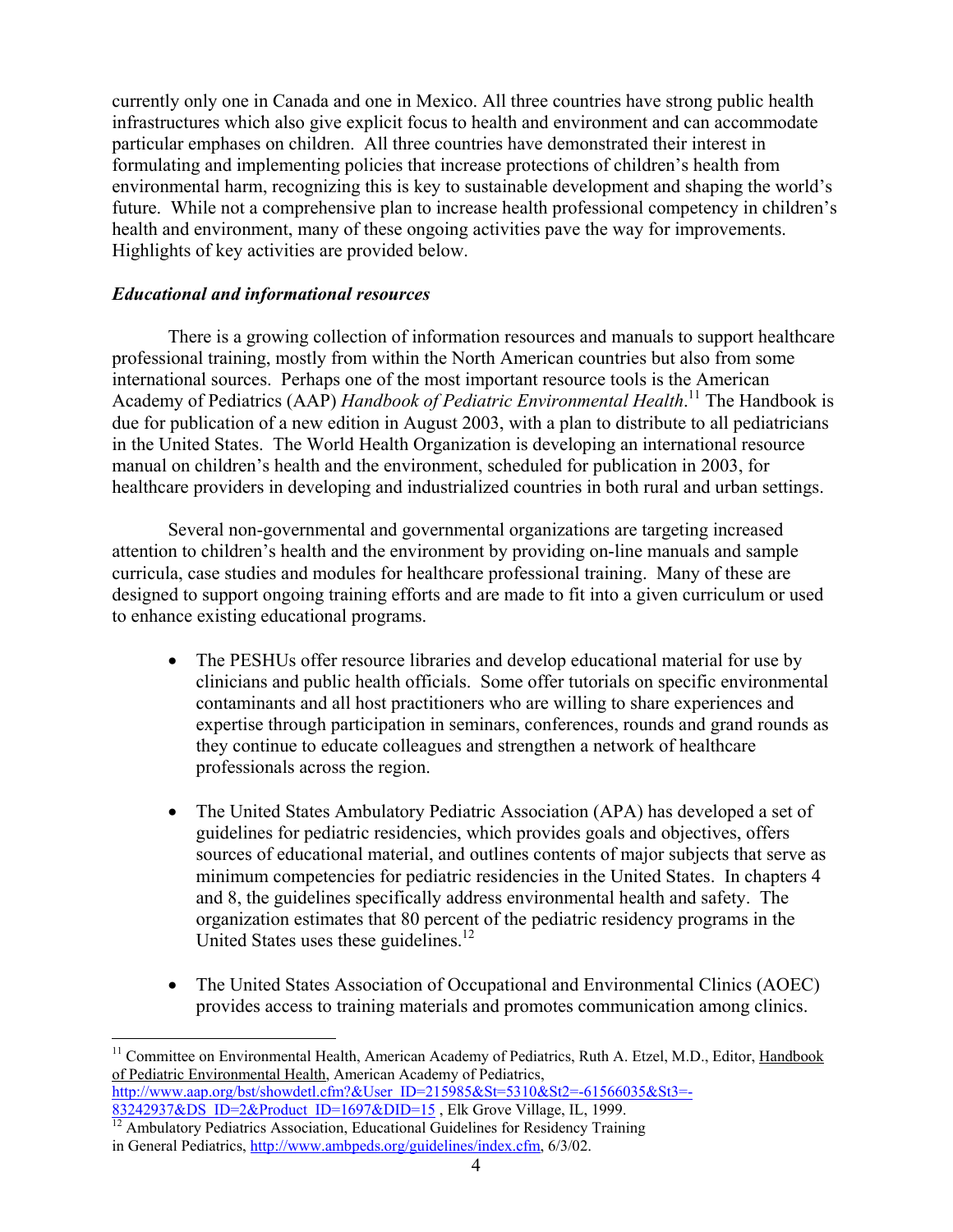Useful curriculum materials specific to children's health and the environment are available through the AOEC web site, including case studies, slide shows and curriculum guides. $^{13}$ 

- The Canadian Association of Physicians for the Environment (CAPE) offers its project on children's health and the environment on-line, contributing a resource to healthcare providers through its introductory material, as well as its background on certain environmental hazards and suggestions for advocacy, prevention and other actions $14$
- The International Joint Commission Health Professionals Taskforce has developed a curriculum on environmental health for family medicine, available on-line. The curriculum incorporates clinical case studies and targets pediatric health, while addressing the broader area of family medicine.<sup>15</sup>

A key component of training is learning to ask questions and recording patients' environmental histories. Through such practice, health workers will identify potential exposures of a child and begin to discern correlations between symptoms, diseases and health impacts of environmental contaminants. The Canadian Association of Physicians for the Environment, the American Academy of Pediatrics and the United States Institute of Medicine all offer recommendations to incorporate environmental history taking into well-child visits. The World Health Organization also supports related efforts.

As the field of children's health and environment expands, medical and peer reviewed scientific journals are increasingly publishing articles. The January-February 2003 *Ambulatory Pediatrics* will include at least two leading articles on the topic. Other journals, such as *Environmental Health Perspectives,* the AAP's *Pediatrics* and *American Nurse* are known to publish occasional articles on children's health and environment. As more reports, articles, and research findings are published, children's health and environment gains momentum and support, increasing the audience of interested experts.

# *Experiences in healthcare professional education*

 $\overline{a}$ 

While there is not a unified program for educational experiences in pediatric health and environment, a significant number of people have succeeded in the development of progressive initiatives.

• A great stride was made by the APA with the establishment of a post-graduate National Fellowship Program in Pediatric Environmental Health, begun in 2001, with the first fellows beginning training in July 2002. Mt. Sinai Hospital in New York and Children's Hospital in Boston are hosting the three fellows. The hope is that the APA

<sup>&</sup>lt;sup>13</sup> Association of Occupational and Environmental Clinics, Lending Library, Pediatric Environmental Health, http://www.aoec.org/LLDIR.htm, December 2002.<br><sup>14</sup> Canadian Association of Physicians for the Environment, "Children's Environmental Health Project"

http://children.cape.ca/, 2003.<br><sup>15</sup>Alan Abelsohn and Marg Sanborn, <u>Environmental Health in Family Medicine</u>, International Joint Committee, Health Professionals Task Force, http://www.ijc.org/boards/hptf/modules/introd.pdf, Ottawa, May 2002.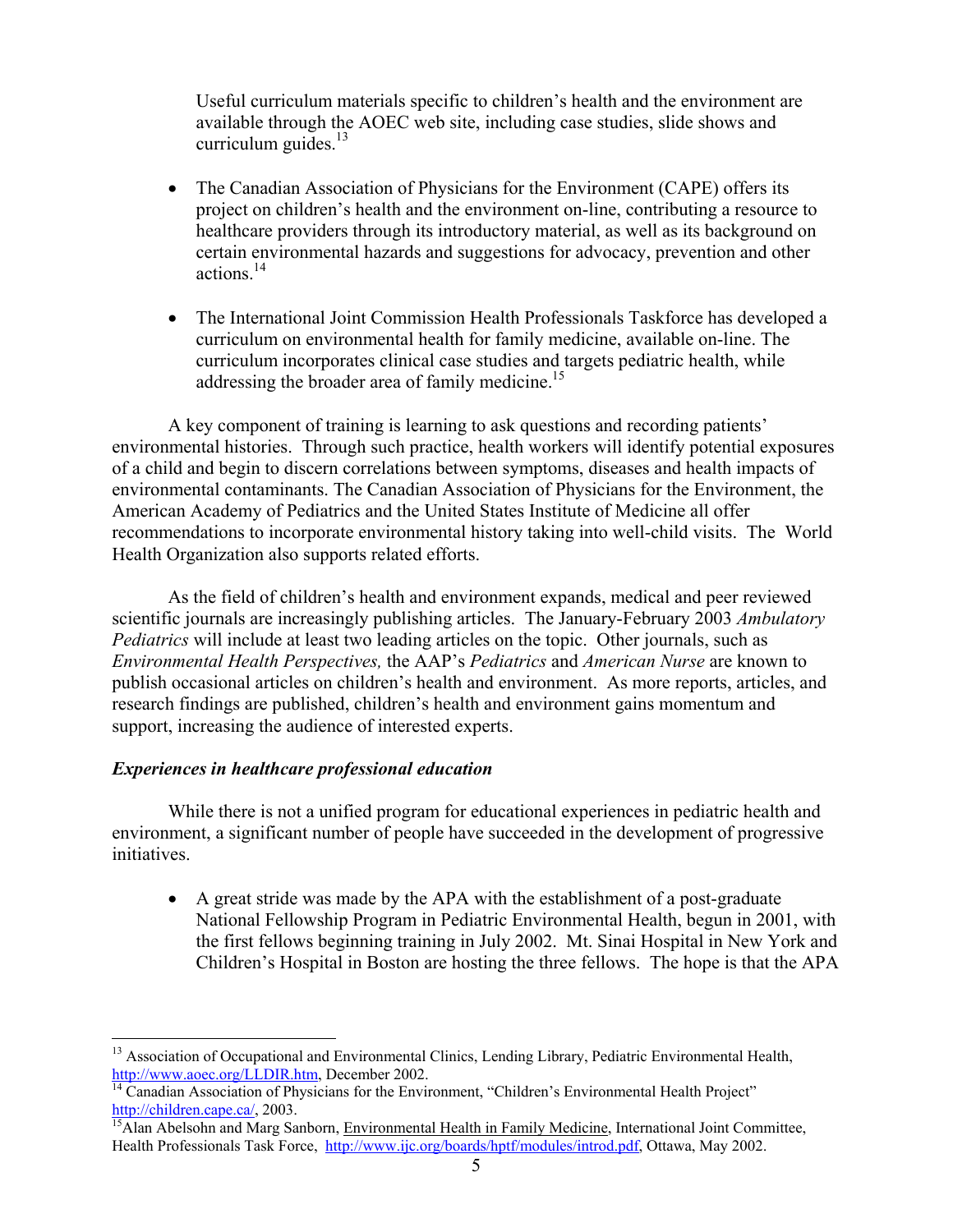Fellowship is the beginning of a pipeline of new sub-specialists who will advance the field over the years.<sup>16</sup>

- The World Health Organization developed and secured funding to support healthcare professional training in children's health and environment, which led to the development of a workshop, piloted in India and targeted next for Argentina and the Philippines. The training can be geared toward doctors, nurses or other professionals and WHO is open to collaboration with CEC on offering a similar workshop in North America, for example, in Mexico.<sup>17</sup>
- A fairly extensive training effort is led by the American Nurses Association (ANA). Not only has it published curricula, available on the American Nurses Association website, but the organization has also undertaken a multi-year effort, in collaboration with the University of Maryland School of Nursing and funded by the United States Environmental Protection Agency (US EPA) to provide continuing education to practicing nurses in the area of pediatric health and the environment. This continuing education is in the form of on-line and in-print materials, as well as workshops, continued communication and follow-up.<sup>18</sup> The University of Maryland School of Nursing is also supporting other efforts to increase training of nurses in environmental impacts on children's health.
- Physicians for Social Responsibility, a United States based organization, has developed three training programs for health professionals on environmental health, all of which have a significant focus on children. A fourth module on pesticides and children's health is under development, for release in  $2003$ <sup>19</sup>. The Greater Boston Physicians for Social Responsibility offers training for physicians, nurses and other interested individuals. The training has been conducted in New York, San Francisco, Minnesota and Boston, and is a one-day course that provides credit hours and contact hours for required continuing medical education. Several of the core materials are available in Spanish and the organization is interested in expanding its training efforts $^{20}$
- The United States National Environmental Education and Training Foundation (NEETF) has developed a strategic plan on healthcare provider training, designed to "improve the medical and nursing professions' ability to recognize, manage and prevent pesticide-related health conditions," through teaching, application and access to information and other resources. The plan aims to influence existing medical

 $\overline{a}$ 

<sup>&</sup>lt;sup>16</sup> Ambulatory Pediatric Association, "Fellowship Training Program: Pediatric Environmental Health,"

http://www.ambpeds.org/apps/enviro\_info.cfm, December 2002.<br><sup>17</sup> Jenny Pronczuk, M.D., email and telephone conversations, more information available at: "The Gateway to<br>Children's Environmental Health", http://www.who.int/

<sup>&</sup>lt;sup>18</sup> American Nurses Association, "On-Line Continuing Education," http://nursingworld.org/ce/cetan.cfm, January 2003.

<sup>&</sup>lt;sup>19</sup> Information on PSR children's health and environment activities and access to modules can be accessed at http://www.psr.org/ceh.htm.<br><sup>20</sup> Greater Boston Physicians for Social Responsibility, "In Harm's Way Training Materials for Health

Professionals, http://psr.igc.org/ihw-training-materials.htm, January 2003.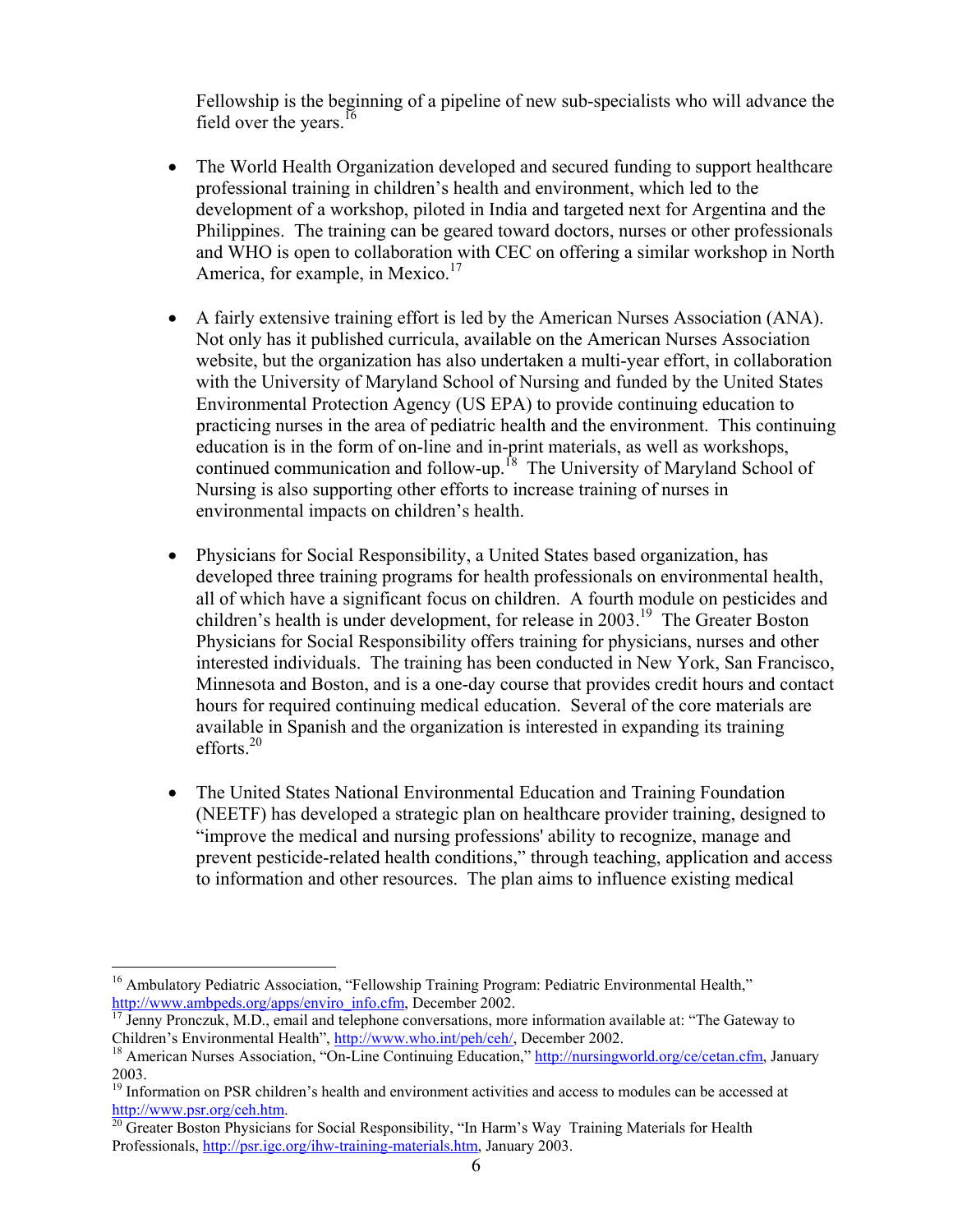professional capabilities by underscoring the importance of environmental aspects of health as key to "responsible, superior quality health care."<sup>21</sup>

Other training occurs in conferences and in national or international gatherings of physicians, nurses or other health professionals. The AAP has just recently approved the establishment of a section on pediatric health and environment that will increase training opportunities and offer participation in this field to all of the AAP membership. As workshops, conferences and training opportunities become more readily available, the cadre of healthcare professionals trained in children's health and environment will grow.

- The American Academy of Pediatrics, with support from the US EPA, held their third workshop for Chief Pediatric Residents at the annual meeting of the Pediatric Academic Societies, designed to augment health and the environment educational activities in residency programs and increase awareness of the AAP Handbook of Pediatric Environmental Health.
- The First Annual Conference on Children's Health and the Environment, supported by the United States National Institute of Environmental Health Sciences and one of the PESHUs, was designed for pediatricians and family medicine physicians. It provided an overview of children's health and the environment and covered a variety of specific issues of environmental contamination. This conference also presented the case of children in rural settings. $^{22}$
- Upcoming Canadian Nurses Association conferences include children's health and the environment throughout their agendas, responding to the calls of the 2002 United Nations General Assembly Special Session on children and promoting the theme, "Shaping the World for the Future."<sup>23</sup>

# *Promoting Training in Research*

 $\overline{a}$ 

"If the sub-specialty of children's environmental health is to remain, original research must be published to support it."<sup>24</sup> This was the basic contention of several United States agencies when they combined efforts to establish the Centers for Children's Environmental Health and Disease Prevention Research, supporting grants to 12 research centers throughout the United States that target respiratory ailments, growth and development, and neurodevelopment. This joint-agency effort promotes research and includes a community-based prevention component of children's health and environment. $^{25}$ 

<sup>21</sup>The National Environmental Education & Training Foundation, *Implementation Plan, National Strategies for Health Care Providers: Pesticides Initiative*, http://www.neetf.org/Health/providers/implplan.shtm, March 2002, quotes from website description.<br><sup>22</sup> The National Institute of Environmental Health Sciences website is found at <u>http://www.niehs.nih.gov/</u>.

<sup>&</sup>lt;sup>23</sup> The Canadian Nurses Association website is found at  $\frac{http://www.cna-nurses.ca/default.htm}{http://www.cna-nurses.ca/default.htm}$ .<br><sup>24</sup> Dr. Michael Shannon, Director, Lead and Toxicology Clinic, Children's Hospital Harvard Medical School, phone interview, Boston, 2002.

<sup>&</sup>lt;sup>25</sup> "Centers for Children's Environmental Health and Disease Prevention Research," http://www.niehs.nih.gov/translat/children/children.htm, January 2003.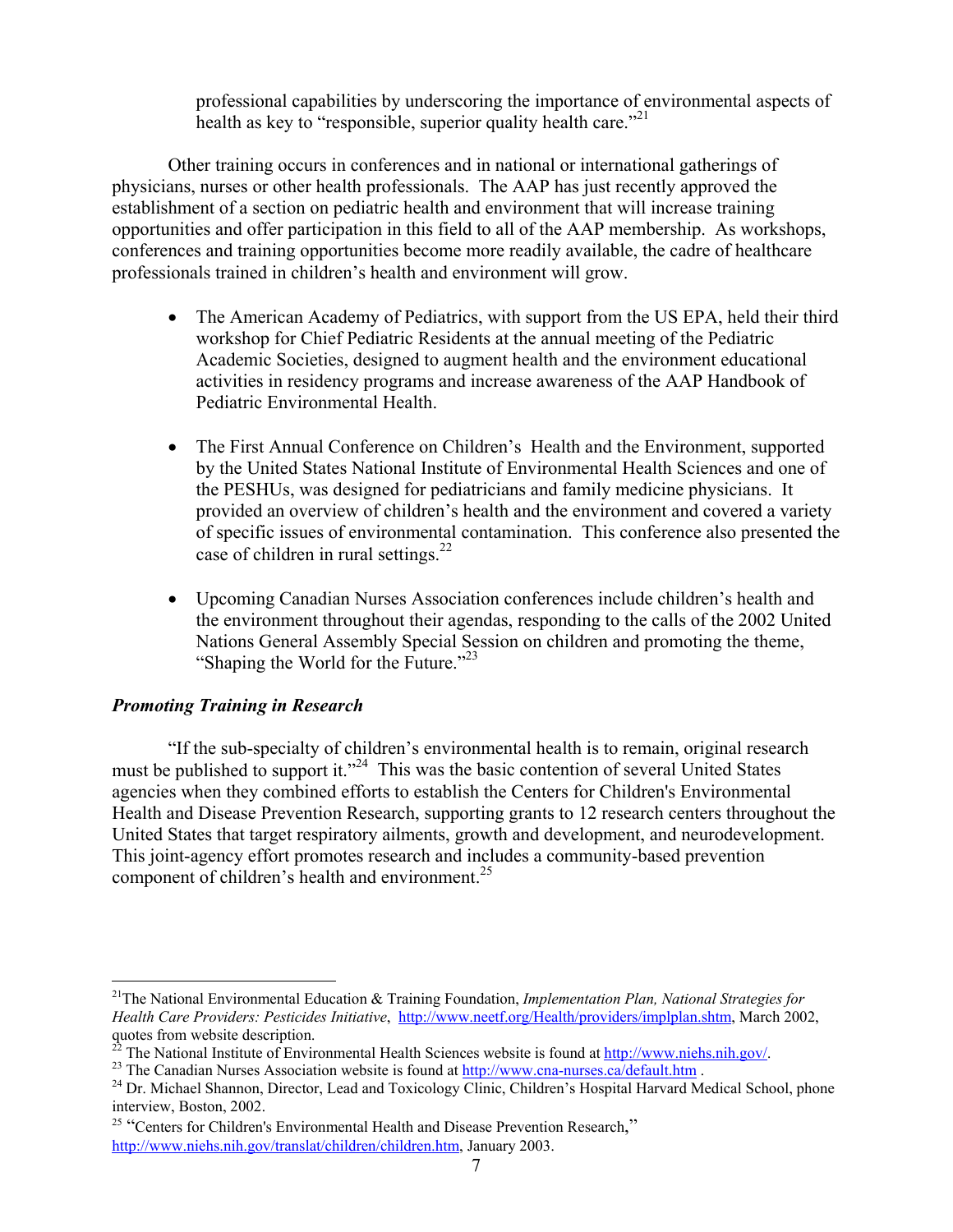• The Cincinnati Children's Hospital Medical Center has developed a training program for Ph.D. or post-doctorate students to develop a career in independent research on children's health and environment.<sup>26</sup>

Furthering research on pediatric environmental health will generate opportunities for furthering training of health care providers on the linkages between environment and child health.

- An endeavor to increase focus on children's health and environmental research was instituted by Health Canada when the agency convened a conference to consider various aspects of relevant research in March 2002.<sup>27</sup>
- The World Health Organization is developing an initiative on collaborative research which aims at coordinating the efforts of selected developing countries and centers of excellence in the area of children's environmental health.
- The US President's Task Force on Environmental Health Risks and Safety Risks to Children initiated the National Children's Study, a longitudinal cohort study of environmental influences on children's health and development, supported by several United States government agencies. The National Institute of Child Health and Human Development describes this study as one that "will explore a broad range of environmental factors, both helpful and harmful, that influence the health and wellbeing of children."<sup>28</sup> It will include "chemical, physical, social and behavioral influences on children"29 and, as Dr. Philip Landrigan shared, will surely become a "potent generator" of training in children's health and environment. $30$
- As part of the *Cooperative Agenda*, the CEC is promoting interaction among the three North American countries on longitudinal cohort studies, building on the United States National Children's Study and EPA's related efforts to promote international collaboration, with a long-term view of having coordinated studies across the continent.

# **III. Considerations and Lessons Learned**

1. **Children's health and environment needs to enter the mainstream educational program for healthcare professionals.** A general consensus from within the field is that increased time and attention must be given to children's health and environment in medical educational programs for doctors, nurses and other health professionals. The current situation, largely comprised of voluntary enrollment into training programs for the existing professional core, is not sufficient to equip healthcare professionals with

Center, Pediatric Environmental Health, Molecular Epidemiology, Cincinnati, 2002.<br><sup>27</sup> Canadian Children's Environmental Health Research Workshop, Health Canada,<br>http://www.hc-sc.gc.ca/pphb-dgspsp/cehs-esm/wkshop\_e.html. M

 $\overline{a}$ <sup>26</sup> "Research Training Programs in Children's Environmental Health," Cincinnati Children's Hospital Medical

 $\frac{\ln(\mathbf{p}}{28}$  National Institute of Child Health and Human Development, "The National Children's Study: Health, Growth and Environment, website, http://nationalchildrensstudy.gov/, Bethesda, MD, 2002.

<sup>&</sup>lt;sup>29</sup> *ibid.* 30 Philip Landrigan, M.D., MPH, Director, Pediatric Environmental Health Center, Mt. Sinai Hospital, email 30 Philip Landrigan, M.D., MPH, Director, Pediatric Environmental Health Center, Mt. Sinai Hospital, e correspondence, New York, December, 2002.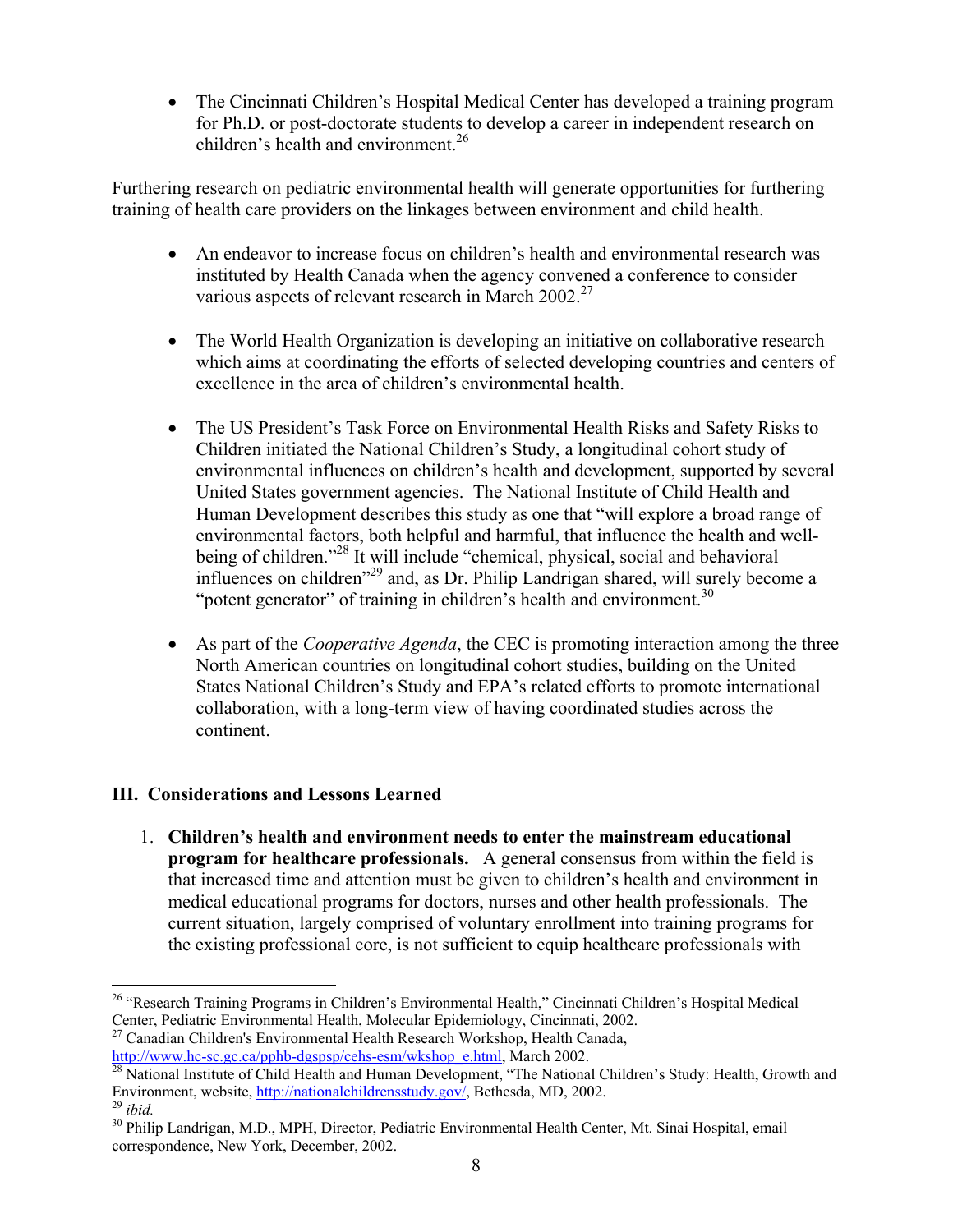knowledge and capabilities to diagnose, treat, prevent, remediate or advocate to protect children from environmental harm.

- 2. **Systems for healthcare delivery in each country vary.** In the United States, children regularly visit pediatricians while, in Canada, many children are attended to by family physicians and tend to visit pediatricians upon referral, except in large urban areas where they are more likely to be served by pediatricians. In Mexico, children are often seen in primary health care centers. For purposes of reviewing actions, making recommendations and targeting initiatives, these differences in healthcare delivery are important to keep in mind.
- 3. **Significant funding is required to support education and post-graduate training.**  While money is not the only key to success, the effort needs funding or it cannot happen. National level investment supporting education and research on the environmental influences of pediatric health are pivotal to the continuation of pediatric health and environment as a specialty field.
- 4. **Education on children's health and environment requires champions.** When funding was provided to several universities in the United States by the National Institute of Environmental Health Sciences, there was sustained progress only in those institutions where a champion for health and the environment led the effort. In cases where the champion moved on, other priorities tended to take over and the field of health and environment faded from the curriculum.
- 5. **Education and training requires a long-term perspective.** Continued communication, updates and information are key to eventual general acceptance and awareness of children's health and the environment. A single pre-medical class or a continuing education training event is not sufficient to give professionals the confidence with which to carry forward a focus on children's health and the environment. New education and training initiatives must include multiple year funding and commitment to continued support over the long term.

#### **IV. Gap Analysis**

Significant work remains to be done in North America in the area of healthcare professional education in children's health and the environment. While several efforts are underway, there is no overall plan for healthcare professional training in any one country, not to mention across the three North American countries. While some governments have become strong leaders in healthcare professional training in children's health and the environment, many of the efforts underway across the region rely heavily upon the leadership of non-governmental organizations, with funds coming from foundations and national governments. Most of the training programs depend on voluntary enrollment. The examples found reveal comparative strength in educational materials, such as modules and manuals. Research is a critical field, as is advocacy, and these are less well supported.

With the general lack of focus on children's health and the environment in existent core health care professional education programs a question of where to begin arises: is it more important to ensure that all healthcare professionals have basic introductory training in children's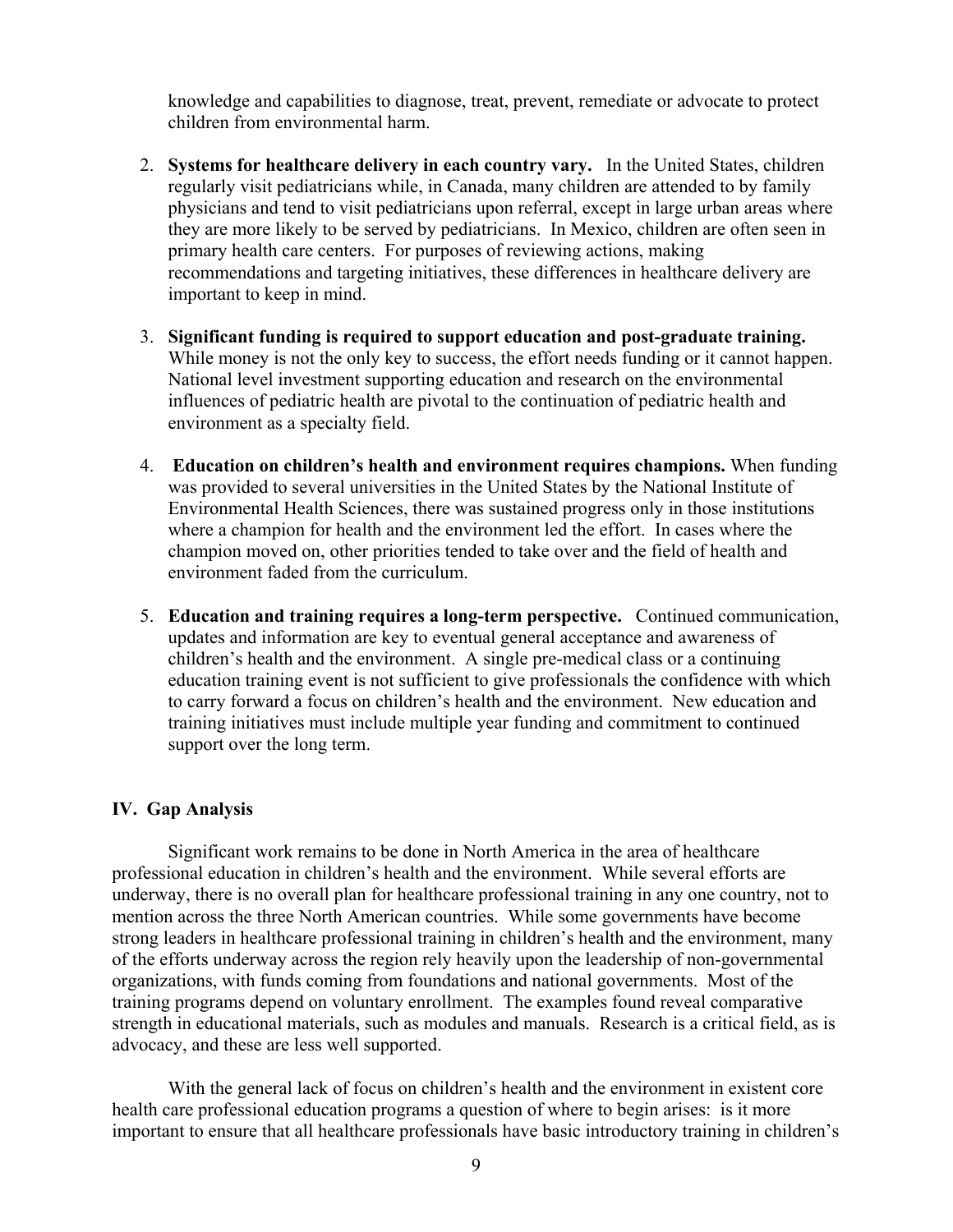health and the environment or should emphasis be placed on in-depth training of a smaller lot of specialists and sub-specialists? To be effective, both approaches are likely to be needed. Given the scope determination, subsequent decisions need to be made on what basic minimum information and capabilities the target group of healthcare providers should have on children's health and the environment. Other questions such as eventual board certification also arise.

Concerted effort could result in increased activity in Canada and Mexico, as most of the undertakings reported currently are funded and advanced in the United States. An enhanced ability to share updates among professionals and across North America is needed, for example, in making information on healthcare provider training easily attainable and facilitating the ability among professionals to provide updates and share materials. As they are developed, standardized questionnaires for environmental exposures in children could be shared, publications could be posted and, as efforts progress, additional lessons learned could be imparted.

# **V. Opportunities for CEC Action**

 Within the CEC, there are several levels on which actions can be pursued. The trilateral Children's Environmental Health (CEH) Team, composed of environmental and health officials from the three countries, is continually engaged in collaborative actions to advance the protection of children's health from environmental hazards, particularly those that are outlined in the *Cooperative Agenda*. The CEC Council, comprised of the top-ranking environmental officials from the three countries, can act at the political level and commit to individual or collective action through Council Resolutions. The Expert Advisory Board, a nine-person board consisting of three experts from each country, can make recommendations to Council and help raise the profile of important issues of children's health and environment in North America.

Some options for possible action, intended as a starting point for discussion among the three countries and within the Expert Advisory Board and with potential partners, are listed below.

- 1. Convene a high-level meeting to raise the political profile of the need to train healthcare professionals in the area of children's health and environment, with the involvement of officials from government, medical boards, public health organizations and other relevant **institutions**
- 2. Promote the inclusion of curricula on pediatric health and the environment in basic undergraduate, graduate and post-graduate health care provider education, and in continuing education and continuing medical education.
- 3. Gain support through the Fogarty International Center or another donor organization to increase opportunities for fellowships across borders of the North American countries, for example, to invite Mexican nationals to fellowship programs in the United States or Canada and visa-versa.
- 4. Actively seek funding and support to increase the number of PESHUs across the three North American countries, and use the network to improve education and training for healthcare professionals.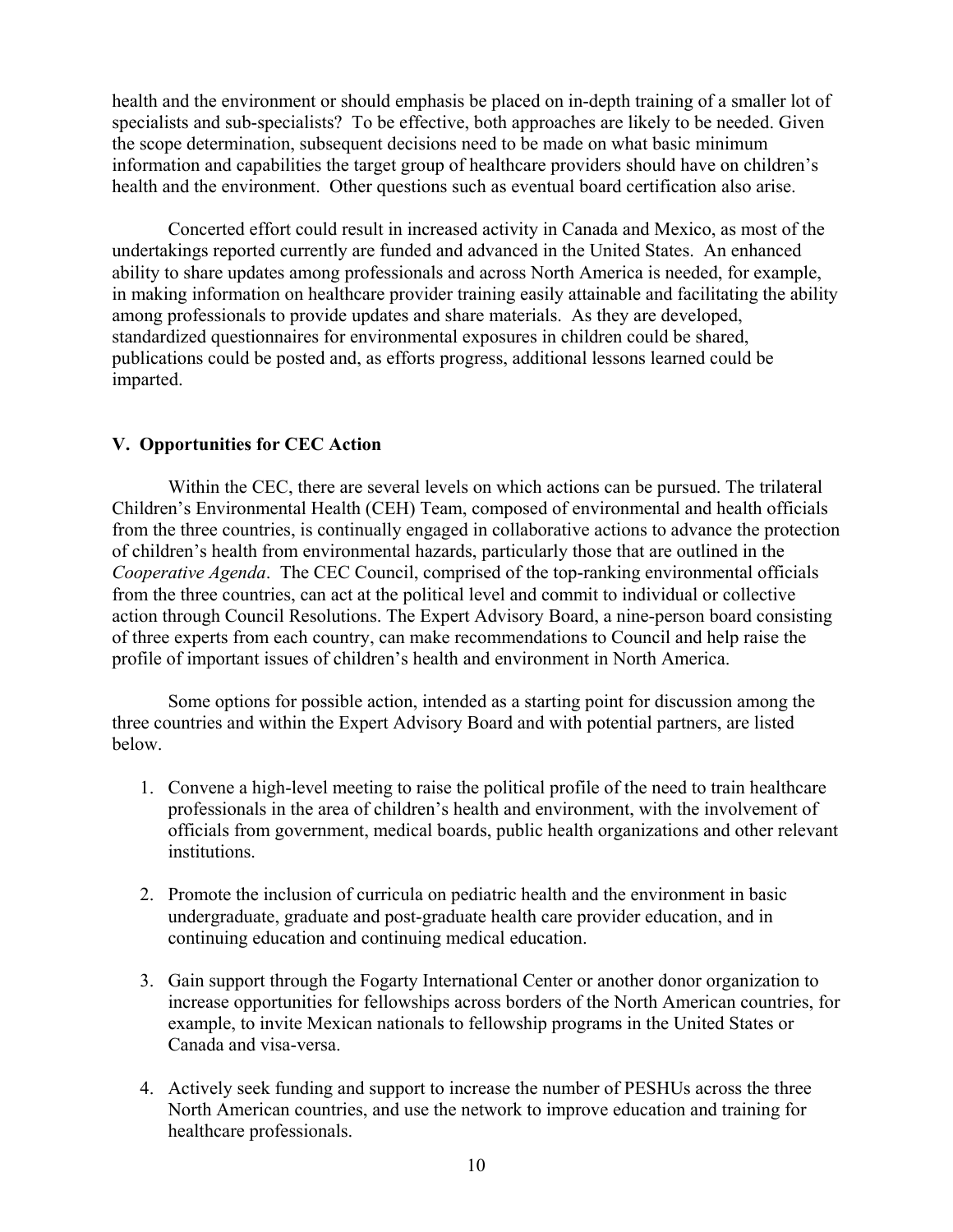- 5. Promote concrete means to facilitate information sharing, such as providing access to training materials as well as contact information on trainers, develop a network of experts to share experiences, and promote a network of students in the healthcare arena.
- 6. Advocate to increase the number of pediatric fellows focused on children's health and the environment in the three countries.
- 7. Formulate a research agenda for North America on children's health and environment.

# **VI. Conclusion**

Professional associations, national governments, international organizations and local groups are involved in a number of efforts to increase healthcare professional training in children's health and environment. At the same time, much work remains to improve the basic education of healthcare professionals in this field. Core training of healthcare professionals needs to change, necessitating existing programs to incorporate children's health and environment and requiring students to attain core knowledge and capabilities. Significant funding to support education and research is needed. Policy and medical institutions across the region must be effectively engaged.

The Expert Advisory Board has the opportunity to discuss options and determine actions to promote concrete improvements, potentially in collaboration with other groups and institutions. Increased awareness, competency, information and advocacy will boost the field and increase healthcare professionals' abilities to answer questions, advance research, create opportunities for information exchange and lead to healthier children in safer environments across North America.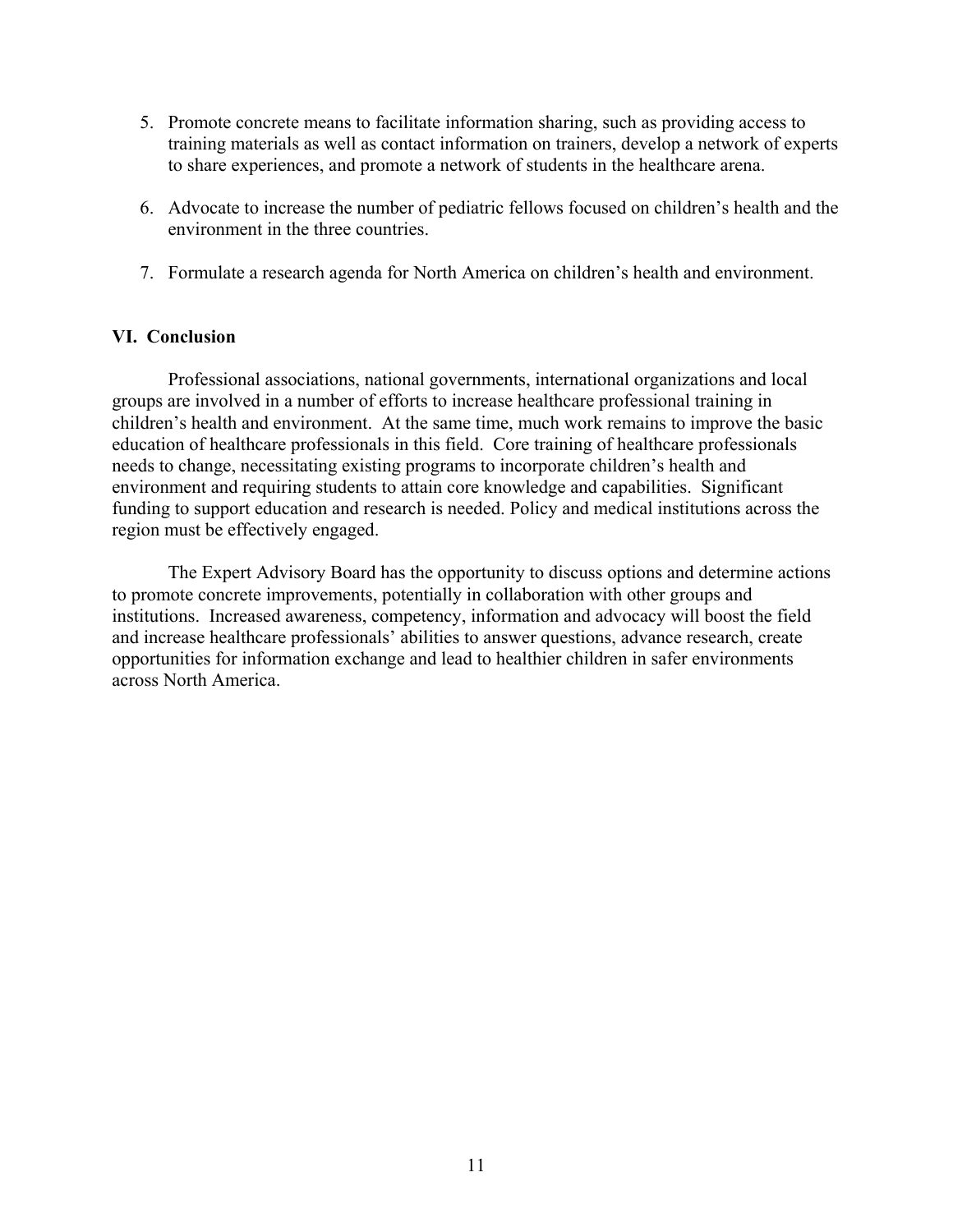# **Annex 1: Website Links Related to Healthcare Provider Training in Children's Health and the Environment**

# *National Government Efforts*

# http://www.hc-sc.gc.ca/pphb-dgspsp/cehs-esm/wkshop\_e.html

**Health Canada** sponsored a March 2002 research workshop on children's environmental health which, among other results, proposed running a longitudinal cohort study. This site provides the agenda and background documents.

# http://www.atsdr.cdc.gov/child/ochchildhlth.html

**The United States Agency for Toxic Substances and Disease Registry (ATSDR)** is working to increase access to information on children. Its website states that it will provide information on "sensitive developing systems, such as the immune, nervous, and reproductive systems," and that "important new pediatric and developmental toxicology data are being reported from the Great Lakes Human Health Effects Research Program and the Substance Specific Applied Research Program."

# www.epa.gov

**The United States Environmental Protection Agency (EPA)** has been a strong national and international leader in healthcare professional training in children's health and environment and offers several points of interest, accessible from its homepage. Specifically related to healthcare professional training, EPA's Office of Air and Radiation offers access to a publication, *Indoor Air Pollution: An Introduction for Health Professionals.* U.S. Government Printing Office Publication No. 1994-523-217/81322, 1994, http://www.epa.gov/iedweb00/pubs/index.html, as well as information about the asthma initiative and its partners, including the National Association of School Nurses, http://www.epa.gov/iaq/asthma/partners.html. Additionally, EPA's Office of Children's Health Protection supports many of the ongoing healthcare provider training efforts and awareness building activities, with information available at http://yosemite.epa.gov/ochp/ochpweb.nsf/homepage.

# http://www.iom.edu/iom/iomhome.nsf?OpenDatabase

**The Unites States Institute of Medicine (IOM)** was a forerunner in promoting healthcare professional training in environmental health. Two key publications, *Environmental Medicine: Integrating a Missing Element into Medical Education*, http://search.nap.edu/napcgi/napsearch.cgi?term=environmental+medicine&submit=Search and *Nursing, Health and the Environment*, http://search.nap.edu/napcgi/napsearch.cgi?term=nursing%2C+health+and+the+environment are available on-line in full text at the National Academies press website.

# http://nationalchildrensstudy.gov/

**The United States National Children's Study** is a longitudinal cohort study on children's health and the environment, supported by several government agencies. This is a large, longterm study of environmental influences on children's health and development. Updates and information are available on this website.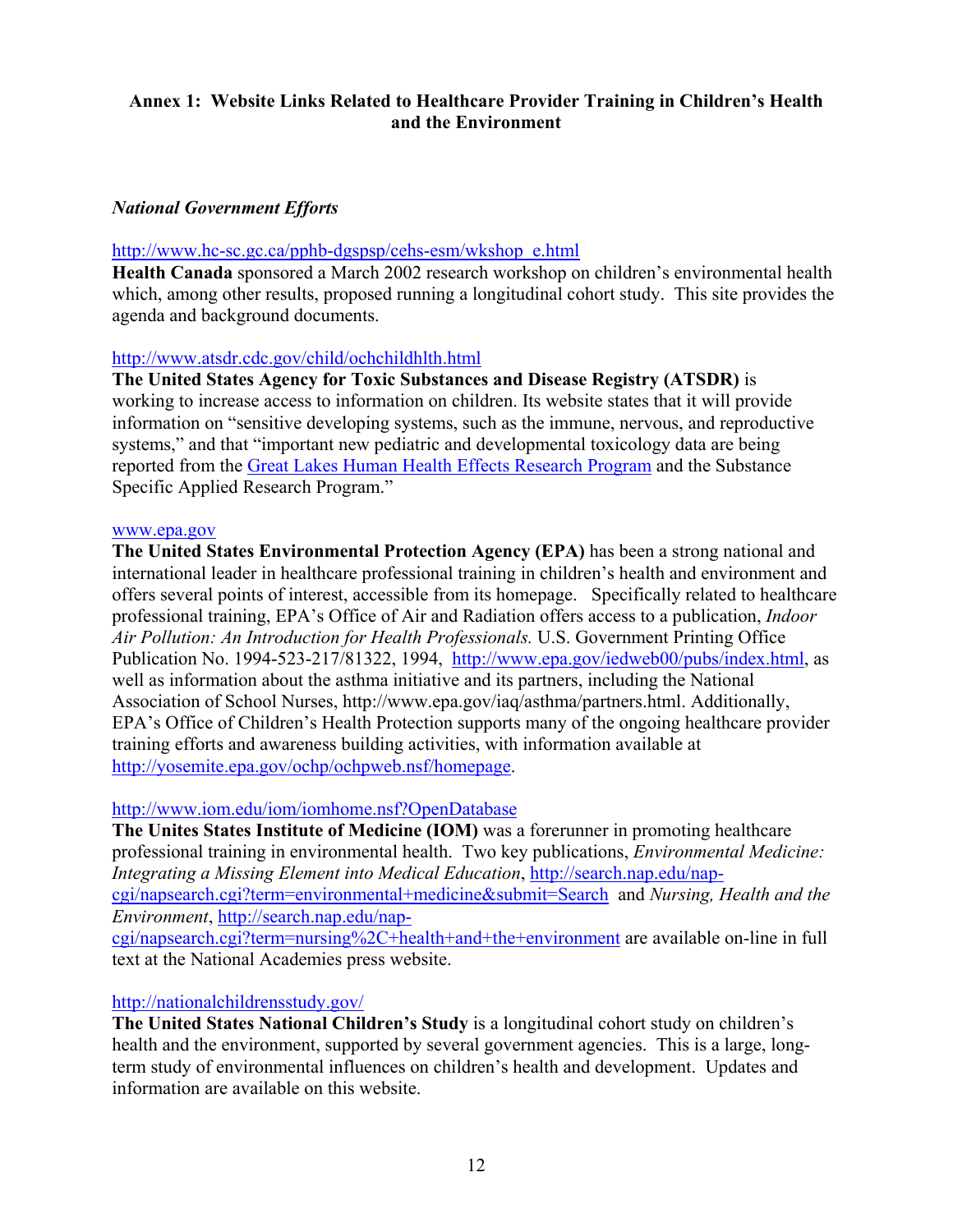http://dir.niehs.nih.gov/dirocr/dukeunc/home.htm In the United States, **The Duke University Medical Center and the University of North Carolina at Chapel Hill** have a joint program for training nurses and physicians in environmental medicine and health research, cooperating with United States scientists at the National Institute of Environmental Health Sciences.

### www.niehs.nih.gov

The United States **National Institute of Environmental Health Sciences (NIEHS)**, supports several activities on children's environmental health and healthcare professional training, including research centers, project and policy related activities. NIEHS also supports a program to increase community outreach of scientific findings, that can be found at http://wwwapps.niehs.nih.gov/coeprc/calendar/0902.cfm.. Also, the *Environmental Health Perspectives*  Journal is published by NIEHS, found at http://ehp.niehs.nih.gov/.

# http://www.niehs.nih.gov/translat/children/children.htm

"The United States **Centers for Children's Environmental Health and Disease Prevention Research** are designed to conduct multidisciplinary basic and applied research in combination with community-based prevention research projects." Access to the research centers is provided through this website.

# *Professional Organizations and Academic Institutions*

# http://www.aap.org

The Unites States based **American Academy of Pediatrics (AAP)** published the *Handbook of Pediatric Environmental Health* in 1999 and will release a second edition in August 2003. This provides background on children's environmental health and details on specific environmental contaminants. AAP also hosts a Committee on Environmental Health and has recently established an Environmental Health Nexus, which is a section on pediatric health and environment, opening participation to all AAP members.

# http://www.ambpeds.org

The United States **Ambulatory Pediatric Association (APA)** recently initiated a three-year post-graduate Fellowship in Pediatric Environmental Health, and has published several articles on children's environmental health in its journal, *Ambulatory Pediatrics.* Listed under Hot Topics, APA also provides guidelines for pediatric residencies, which includes sections on environment and health (see chapters 4 and 8).

# www.ana.org

The United States **American Nurses Association (ANA)** has collaborated with the University of Maryland School of Nursing to develop three modules on healthcare provider training, targeting nurses. All three modules were sent to 185,000 ANA members and are available at http://nursingworld.org/ce/cetan.cfm.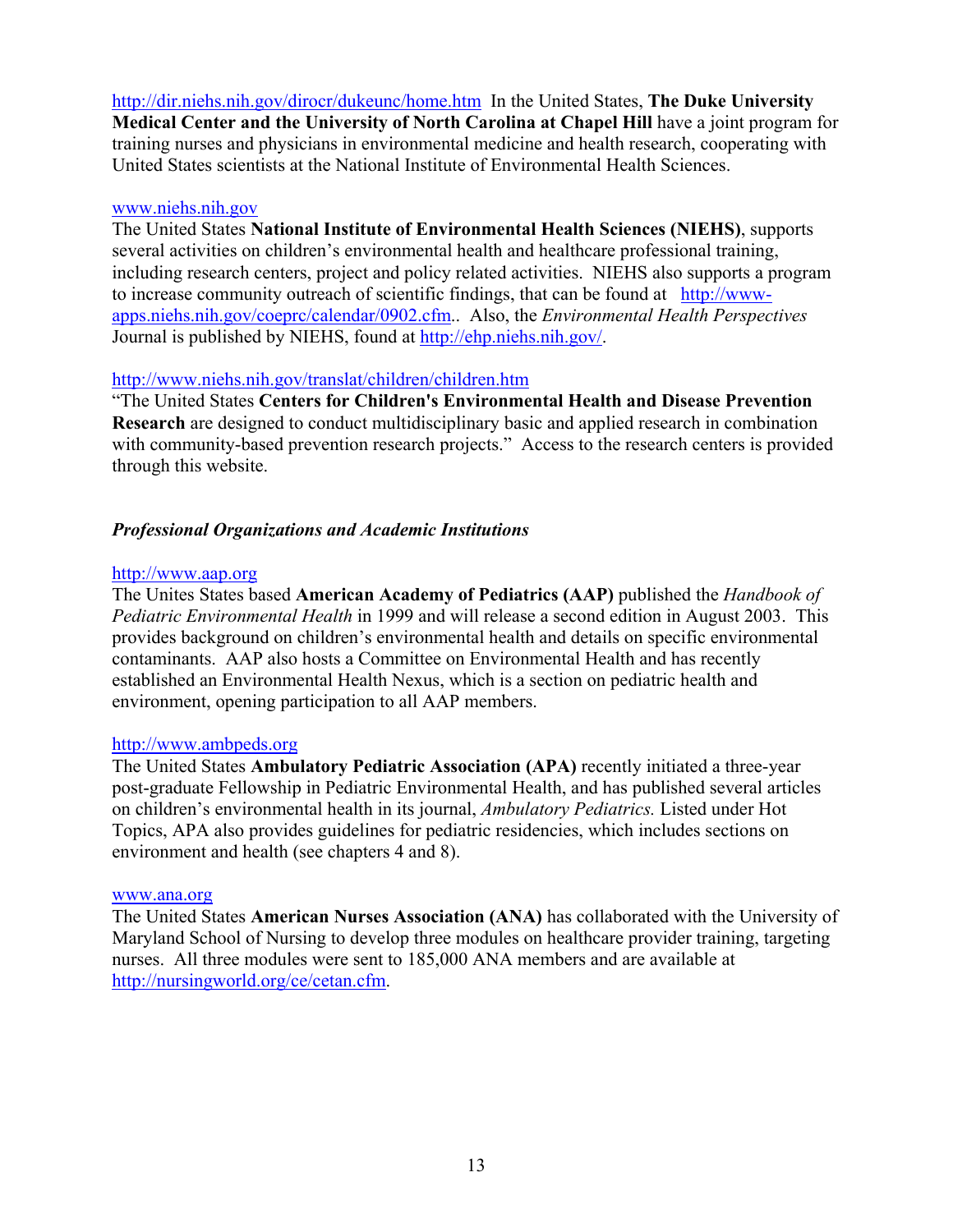#### www.aoec.org

"One of the primary goals of the **Association of Occupational and Environmental Clinics (AOEC)** is teaching primary care health providers about the recognition, assessment and control of occupational and environmental hazards," states text in the website of this United States and Canadian organization. The association offers an on-line "Lending Library," that provides a section of teaching material on children's environmental health. These include case studies and curriculum guides.

#### www.aoec.org/pesu.htm

**Pediatric Environmental Health Specialty Units** (**PEHSUs)** are found in all three North American countries. Access to each of the PESHU websites can be found at the AOEC website listed above. There are numerous resources available at each of the PEHSUs on healthcare provider training and research.

#### www.apha.org

The **American Public Health Association (APHA)** is a United States based non-profit public health organization. This website provides access to its on-line version of *The American Journal of Public Health* and the biweekly newsletter, *The Nation's Health*.

#### http://www.ehfc.ca/

The **Environmental Health Foundation of Canada (EHFC)** is a Canadian non-profit organization "dedicated to advancing environmental health in Canada and internationally through the development and implementation of education and research initiatives," as stated by the website.

#### www.cma.ca

The **Canadian Medical Association (CMA)** provides access to information, journal articles and other information resources through its website. Its search function delivers several articles on environmental health.

#### www.cna-nurses.ca

The **Canadian Nurses Association (CNA)** has a conference schedule in 2003 that includes children's environmental health in several events. Information about this and other events are accessible at its website.

#### http://www.cpha.ca/

The **Canadian Public Health Association (CPHA)** provides access to information updates on national and international public health, as well as access by subscribers to *The Canadian Journal of Public Health*.

#### http://www.insp.mx/

The **Instituto Nacional de Salud Publica (INSP)** is a Mexican non-profit public health organization. This site provides updates on public health in both Spanish and English and offers access to its journal, *Revista Salud Publica de Mexico.*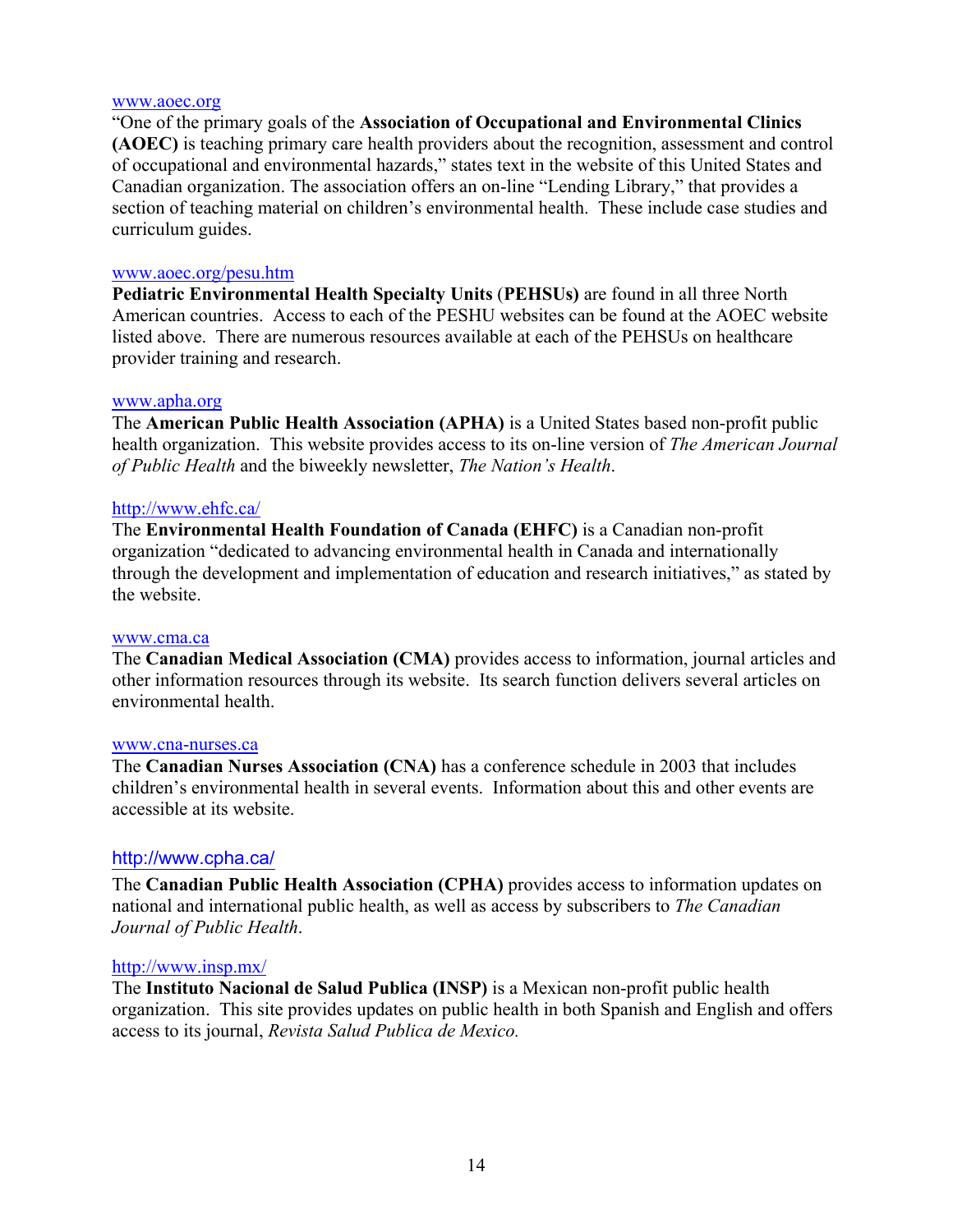# http://www.ocfp.on.ca/English/OCFP/Members/Committees/EHC/default.asp?s=1

Canada's **Ontario College of Family Physicians** offers information from the Environmental Health Committee, including information on environmental history taking and lead exposure. It also provides partial publication of a manual on children and environment, which is the result of a nearly 2-year process of assessing standard setting in the context of environmental health and safety for children.

# http://steer.uthscsa.edu/housecalls.html

The United States **University of Texas Health Science Center at San Antonio** supports an innovative study program with the goal to develop a protocol for "environmental house calls" for use by medical and nursing schools. The South Texas Environmental Education and Research Center (STEER) offers a training program that includes sending students out on environmental health house calls, targeting houses that have children with asthma.

# *Non-Governmental Organizations*

# http://children.cape.ca/

The **Canadian Physicians for the Environment (CAPE)** has released its children's environmental health program on line. It includes an introduction to children's health and the environment and is designed as a practical guide to healthcare professionals concerning environmental impacts on children's health.

# www.cehn.org

The **Children's Environmental Health Network (CEHN)** is a non-governmental organization based in the United States with the goal of increasing attention to the topic of children's health and the environment. It is a network of professionals in the field and has a strong healthcare provider training component, including a training manual on-line.

# http://www.cich.ca/

The **Canadian Institute for Child Health (CICH)** is a non-governmental organization based in Canada with the goal of increasing awareness of children's health and the environment, as well as educating parents and health professionals on the topic. It is a charitable organization with leading Canadian experts in children's health serving as advisors to a voluntary board.

# http://www.envirohealthaction.org/publications/

The United States based **Environmental Health Action** is an organization that offers professional development in children's health and environment, as well as ongoing research in the field. It also provides background information and updates on children's health and environment.

# http://www.medscape.com/px/urlinfo

The United States based **Medscape** provides access to journal articles. A search on "children's environmental health" delivers several articles on the topic.